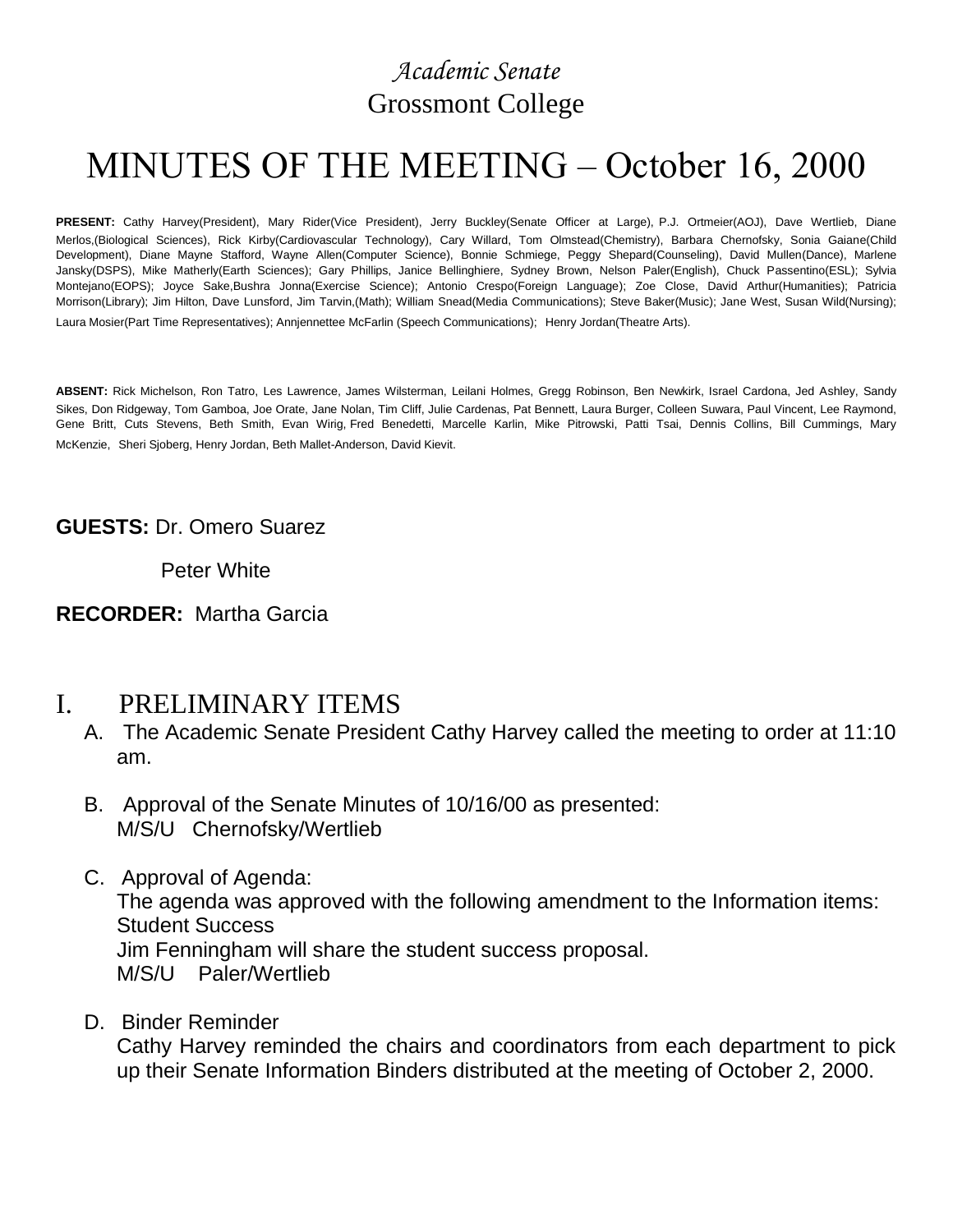# E. Facilities Committee

Cathy informed the senators that the Facilities Committee needs four faculty representatives: one from Communications and Fine Arts; one from Humanities; one from Math/Science; and one from the Library. The ideal way would be to have one representative from each division; however, if that is not possible, the Senate may consider accepting more representatives per division so faculty are well represented on the Facilities Committee.

F. Dr. Suarez – "Needs Survey"

Dr. Suarez spoke about the continuing effort to convince the governor to provide more equitable funding for all community colleges. The intention to bring the districts that are the lowest funded up toward an average was well supported by most governmental factions; however, it was ultimately vetoed by the governor.

Dr. Suarez expressed concern that Grossmont is especially affected by the lack of funding as it is funded at a very low level.

Dr Suarez explained that the governor disfavored the word "equalization," and for this reason, the initiative was repackaged and called "Ensuring Student Success Statewide." Dr. Suarez distributed a hand-out and explained that the current request for \$45 million would reduce funding disparities among districts by allocating funds to districts below the statewide average revenue per FTES. These funds would allow districts to improve the ability of students to access courses, programs and improved facilities, as well as provide additional instructional assistance, counseling and other learning-support services. He added that all of these concepts are the same as when the initiative was entitled Equity Funding.

Dr Suarez informed the senators about a short survey that has been prepared that will be sent via email which will request that faculty and staff list the needs of our students, campus, and district.

# **II. ACTION ITEMS**

- A. Committee Membership Endorsement
	- Staffing Committee

Faculty representative – David Mullen M/S/U Chernofky/Willard

B. Transfer Center Policy

Peter White explained that the state requires that in order to receive or increase funding for Transfer Centers, every district must have a Policy for a Transfer Center in place. With the ratification by both Senates of the current Transfer Center Policy, it is his hope that the Board will adopt it.

Approval of the Transfer Center Policy:

M/S/U Wertlieb/Kirby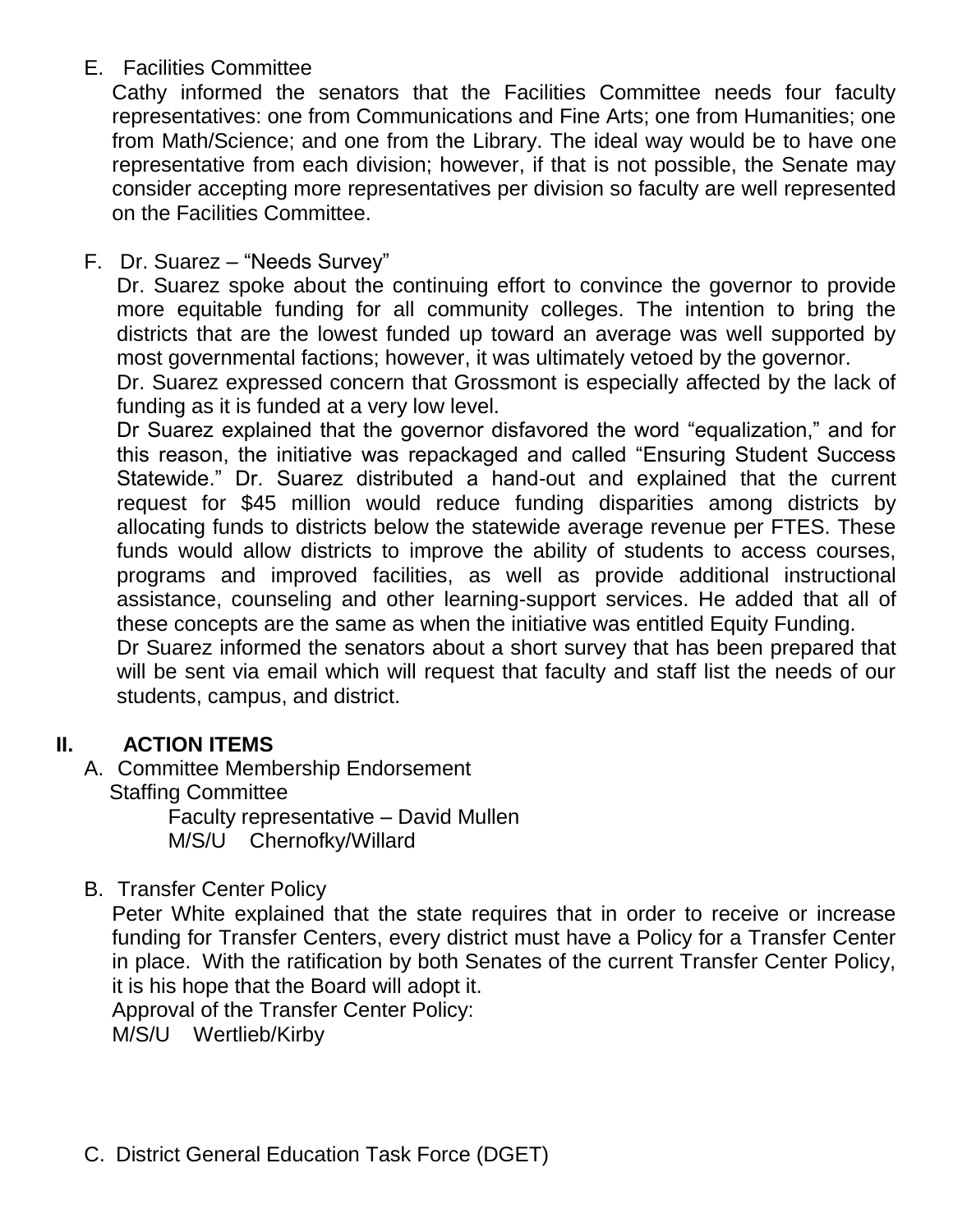Presented by Cary Willard

Cary presented the two approved recommendations from the Senate meeting of October 2, 2000, as follows:

## **Composition of DGET**

The District-wide General Education Taskforce will consist of five faculty members from each college.

At Grossmont College, each instructional division will elect one member. One member of the taskforce will be elected at large. The at large member will be selected from the counseling faculty.

Approved by GC Academic Senate 10/2/00

#### **Selection of Divisional Representatives**

The DGET representative from each instructional division will be elected by faculty (in that division) from a slate of candidates developed by each division's Council of Chairs.

Divisions should present their division representatives at the senate meeting on November 20, 2000.

Approved by GC Academic Senate 10/2/00.

Cary presented the following recommendations for approval:

#### **1. Method for selecting a counselor as the at-large member**

Student services division will select a representative.

Per a senator's request, an amendment to change "select" to "elect" was presented for approval:

Approval of Amendment:

M/S/U Wertlieb/Montejano

The recommendation was approved as follows: Student Services Division will "elect" a representative.

M/S/U Wertlieb/Paler

#### **2. Resource Specialists**

DGET can request resource specialists as necessary and appropriate. M/S/U Wertlieb/Tendal.

#### **3. DGET's Charge**

Under the direction of the Grossmont and Cuyamaca Senates and following the process outlined below, the District General Education Taskforce (DGET) will recommend a District-wide General Education package for approval by both Senates. The GE package will meet the following minimum requirements:

1) Title 5 and accreditation accountability standards,

2) facilitation of students at both colleges meeting their educational goals,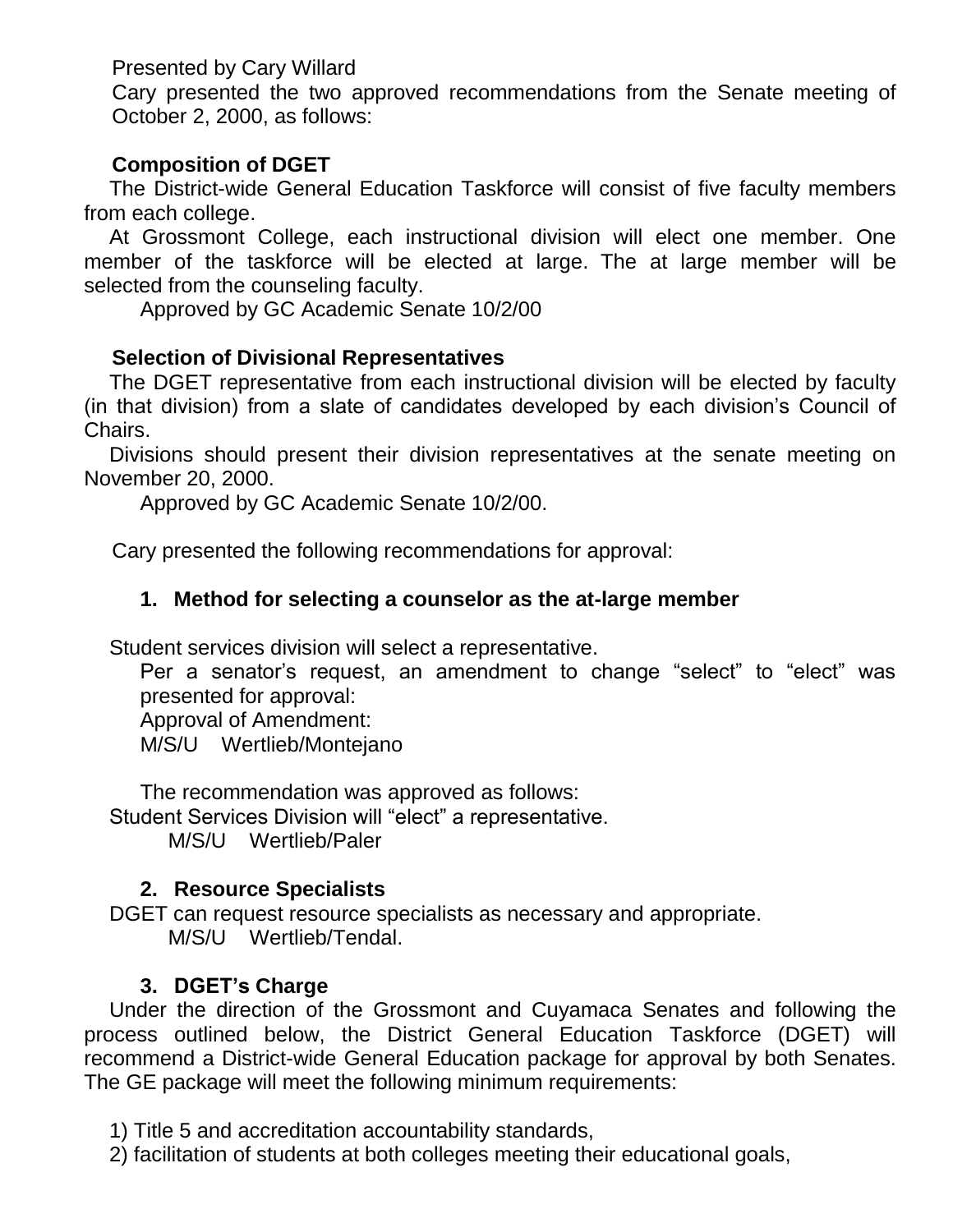3) academic excellence. M/S/U Wertlieb/Kirby

#### **4. DGET Subcommittee Structures Recommendation**

Once formed, the Grossmont DGET representatives will propose a subcommittee structure and function. This will be brought back to the senate for approval in February.

M/S/U Wertlieb/Montejano

# **CONCERNS:**

The senators are concerned about the amount of time that it would take for the DGET Committee to produce a G.E. package. Cathy explained that she has presented that issue to the President's Cabinet and that the Senate will determine the tasks involved and the amount of time required to complete the assignment and request appropriate reassigned time/stipend.

# **III. INFORMATION ITEMS**

 A. Student Success Proposal Presented by Jim Fenningham

Jim Fenningham gave a brief background of the Student Success proposal and explained that the idea of involving faculty in presenting ideas to promote student success originally started in the President's Cabinet and was called Student Retention. The Student Success Committee has been given the responsibility of developing a plan and a mechanism to promote student success by increasing student retention. Seventy-five thousand dollars had originally been allocated for Student Success proposals at the September 18 Planning & Budget Meeting; however, because of a decrease in enrollment, that original figure will be modified to a lesser amount. Jim encouraged the Senate members to forward any questions, concerns or ideas as soon as possible, since the deadline for proposals is October 31<sup>st.</sup>

B. Division Change for English/ESL Presented by Dean Colli

To explain the English/ESL Division change, Dean Colli started by saying that the campus was in the need of two new deans at the end of the spring semester, 2000: one for Communications and Fine Arts, and one for Humanities. With the impending change came a good opportunity to think of the college structure and to examine the division loads relative to full and part time faculty as well as evaluate respective budget management obligations. By doing so, the administration found that the Communications and Fine Arts Division had 11 more full time faculty than the Humanities Division; there were 28 more part time faculty in the Communications and Fine Arts Division than there were in the Humanities Division. Additionally, there were 92 more accounts in the Communications and Fine Arts division than in the Humanities